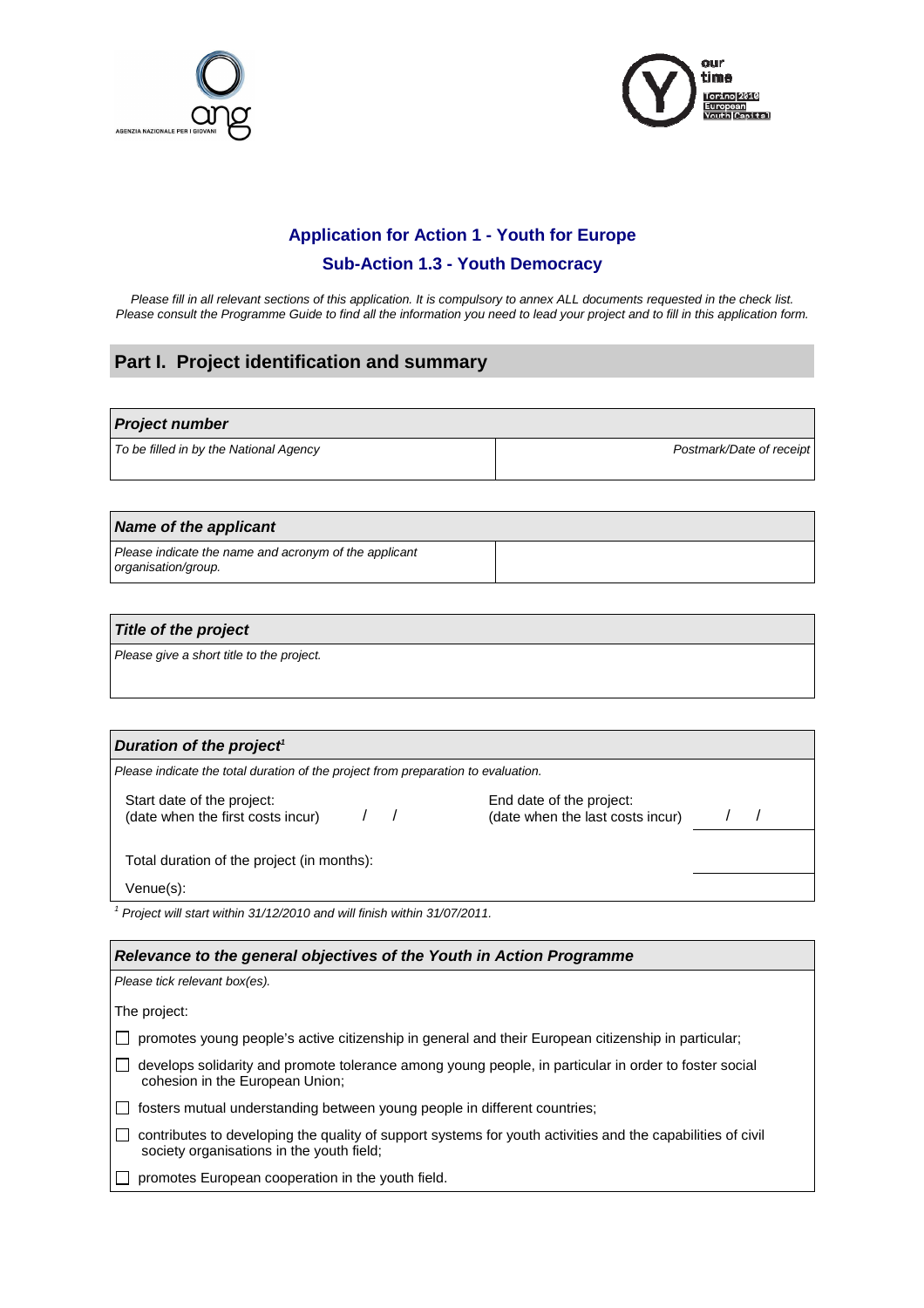### **Part I. Project identification and summary (cont.)**

| Relevance to the priorities of the Youth in Action Programme |                                                             |  |  |
|--------------------------------------------------------------|-------------------------------------------------------------|--|--|
| Please tick relevant box(es).                                |                                                             |  |  |
| <b>Permanent thematic priorities</b>                         | <b>Annual priorities</b>                                    |  |  |
| European Citizenship                                         | European Year for Combating Poverty and Social Exclusion    |  |  |
| Participation of young people                                | Youth unemployment                                          |  |  |
| Cultural diversity                                           | Global challenges (such as sustainable development, climate |  |  |
| Inclusion of young people with fewer<br>opportunities        | change, migrations and the Millennium Developmment Goals)   |  |  |
| <b>National priorities</b>                                   | <b>Other priorities - If so, please specify:</b>            |  |  |
| If so, please specify:                                       |                                                             |  |  |

#### **Summary of the project**

Please give a short description of your project (approximately 10-15 lines). Please note that if your project is approved, this paragraph may be used for publication. Therefore be accurate and include the venue(s), the theme(s), the objectives, the duration in months, the countries involved, the number of participants, the implemented activities and the methods applied. This summary should be completed in English, French or German, regardless of which language you use to fill in the rest of this application. Please be concise and clear.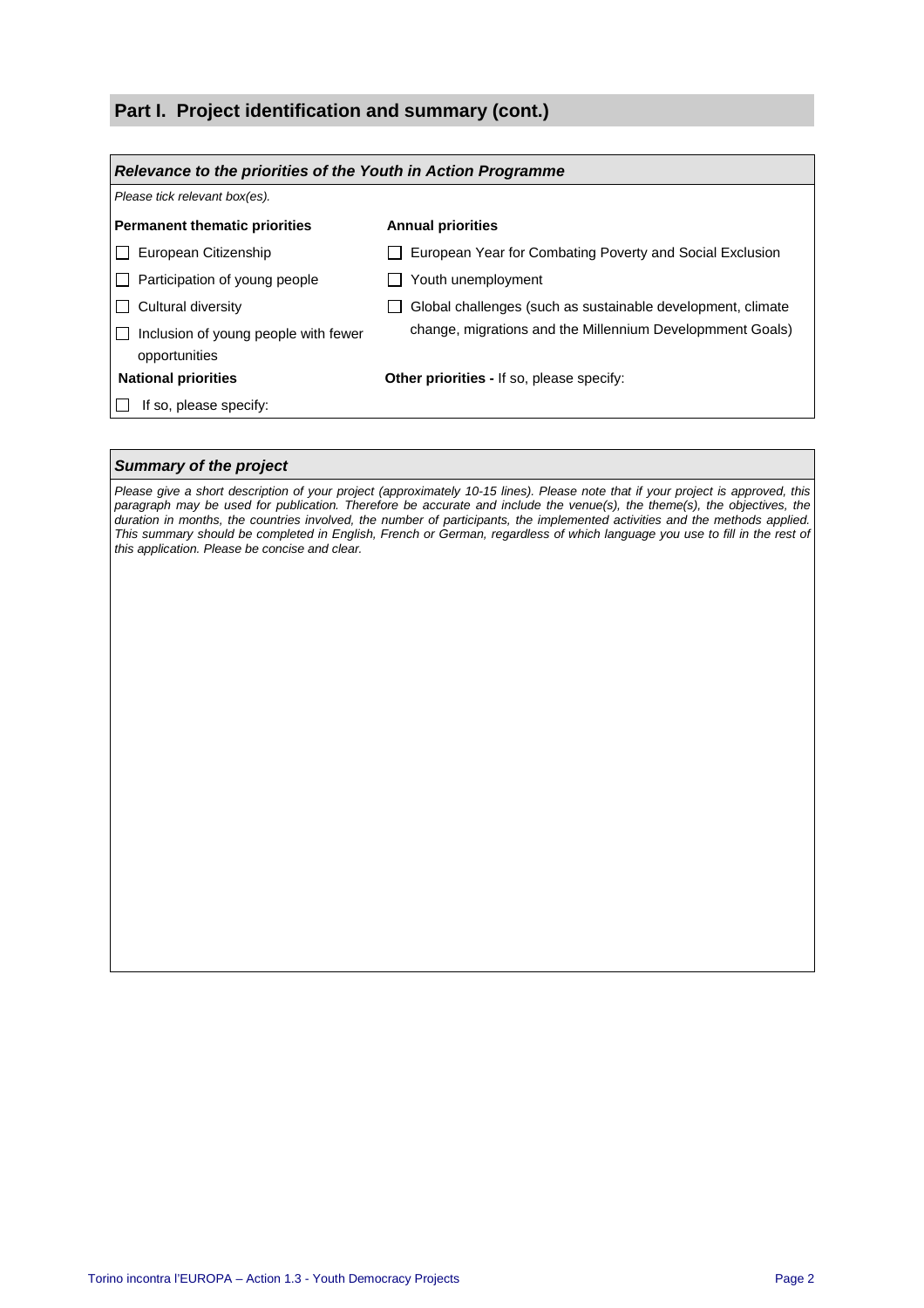# **Part II. Applicant**

| A. Details of the applicant |         |  |  |
|-----------------------------|---------|--|--|
| Name                        |         |  |  |
| Street address              |         |  |  |
| Postcode                    | City    |  |  |
| Region                      | Country |  |  |
| Email                       | Website |  |  |
| Telephone                   | Telefax |  |  |

| Family name (Ms/Mr)                              |              | First name                                                        |                         |                                                                                                                                 |  |
|--------------------------------------------------|--------------|-------------------------------------------------------------------|-------------------------|---------------------------------------------------------------------------------------------------------------------------------|--|
| Position/function                                |              |                                                                   |                         |                                                                                                                                 |  |
|                                                  |              |                                                                   |                         |                                                                                                                                 |  |
|                                                  |              | Person in charge of the project (contact person)                  |                         |                                                                                                                                 |  |
| Family name (Ms/Mr)                              |              |                                                                   | First name              |                                                                                                                                 |  |
| Position/function                                |              |                                                                   |                         |                                                                                                                                 |  |
| Email                                            |              |                                                                   |                         |                                                                                                                                 |  |
| Telephone                                        |              |                                                                   | Telefax                 |                                                                                                                                 |  |
|                                                  |              |                                                                   |                         |                                                                                                                                 |  |
| <b>B.</b> Profile of the applicant               |              |                                                                   |                         |                                                                                                                                 |  |
| Type and status                                  | organisation | Non profit/non governmental                                       | Public body             | Informal group of young people                                                                                                  |  |
|                                                  |              | Body active at European level $\Box$<br>in the youth field (ENGO) | Other - please specify: |                                                                                                                                 |  |
| Activity level                                   | Local        | Regional                                                          | National                | European/International                                                                                                          |  |
| and motivation to complete the proposed project. |              |                                                                   |                         | Please give a short description of your organisation/group (regular activities, member of, etc.) and describe your competencies |  |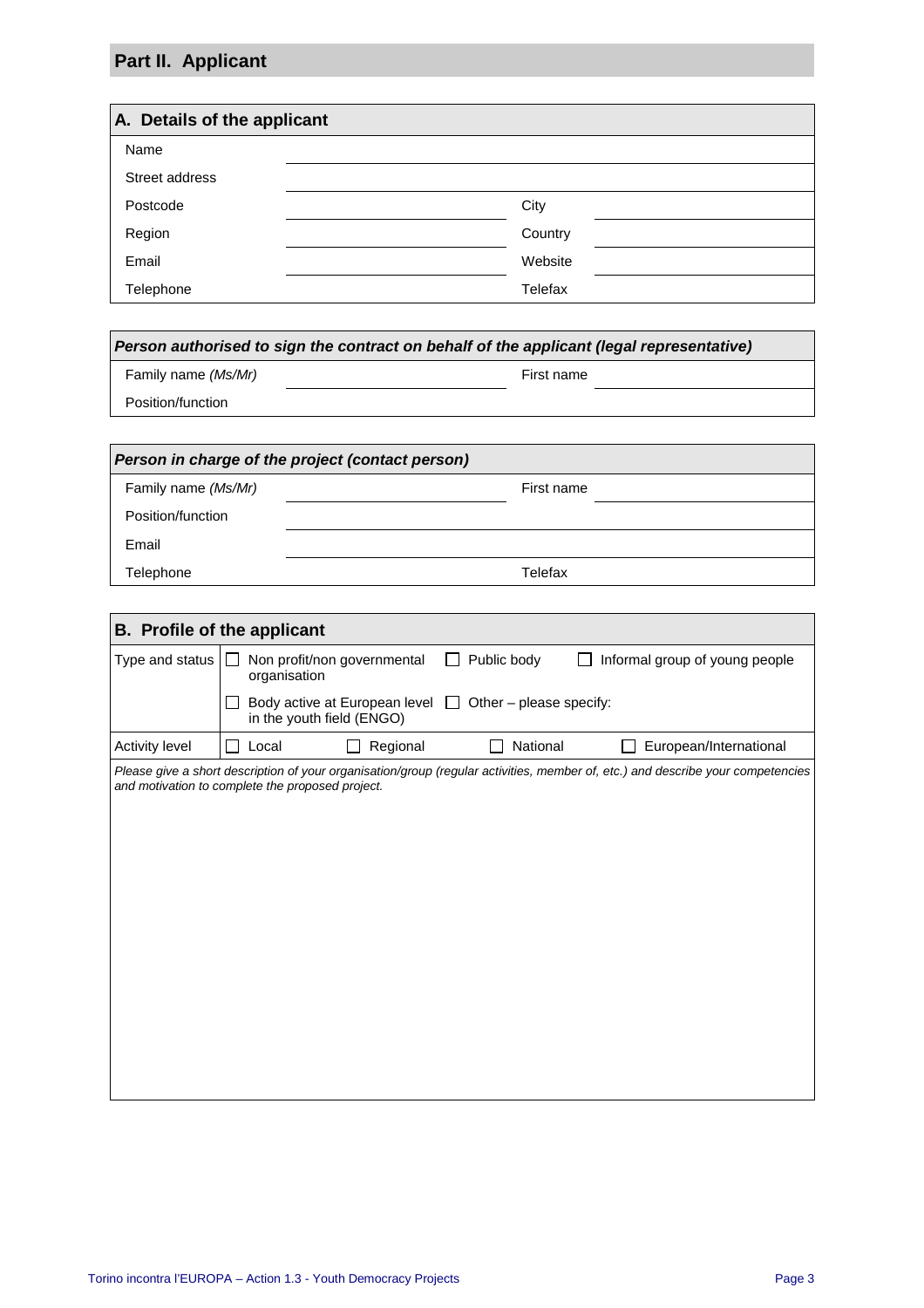# **Part III. Partner promoter(s)**

| A. Details of the partner |         |
|---------------------------|---------|
| Name                      |         |
| Street address            |         |
| Postcode                  | City    |
| Region                    | Country |
| Email                     | Website |
| Telephone                 | Telefax |

| Person in charge of the project (contact person) |            |  |  |  |
|--------------------------------------------------|------------|--|--|--|
| Family name (Ms/Mr)                              | First name |  |  |  |
| Position/function                                |            |  |  |  |
| Email                                            |            |  |  |  |
| Telephone                                        | Telefax    |  |  |  |

|                       | B. Profile and role of the partner                                                                           |
|-----------------------|--------------------------------------------------------------------------------------------------------------|
| Type and status       | Non profit/non governmental<br>Public body<br>Informal group of young people<br>$\mathsf{L}$<br>organisation |
|                       | Other $-$ please specify:<br>Body active at European level<br>$\mathbf{L}$<br>in the youth field (ENGO)      |
| <b>Activity level</b> | National<br>Regional<br>European/International<br>Local                                                      |
|                       | Member organisation of the applicant                                                                         |
| Role                  | Sending Organisation<br>Host Organisation                                                                    |
|                       | Please give a short description of your organisation/group (regular activities, member of, etc.):            |
|                       |                                                                                                              |
|                       |                                                                                                              |
|                       |                                                                                                              |

#### **D. Preliminary agreement of the partner**

I, the undersigned, on behalf of (repeat the name of the partner)

confirm our participation in each stage of the project (repeat the title of the project as stated in Part I):

I declare having reached an agreement with all the promoters involved in the project with regard to the share of Municipality of Torino's grant to my organisation/group is entitled to receive in order to implement the project.

Furthermore, I confirm my undertaking to ensure visibility of the Torino Municiaplity and the Italian National Agency support for the project and to ensure dissemination and exploitation of its results.

Name in capital letters:

Date:

Place: Signature: Signature: Signature: Signature: Signature: Signature: Signature: Signature: Signature: Signature: Signature: Signature: Signature: Signature: Signature: Signature: Signature: Signature: Signature: Signat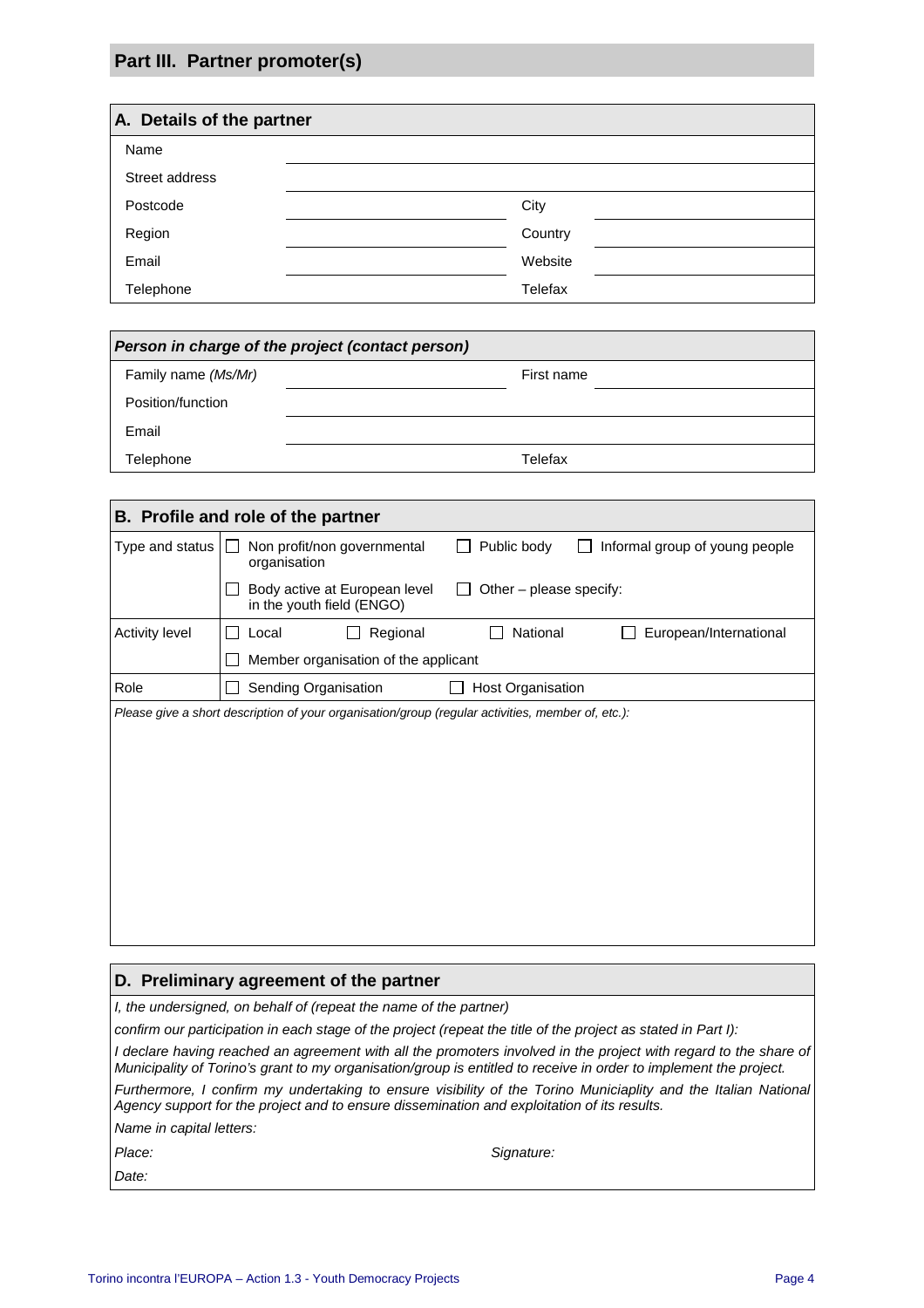## **Part III. Partner promoters (cont.)**

If more space is needed, please add rows.

| Composition of the partnership <sup>3</sup> |               |         |  |  |  |
|---------------------------------------------|---------------|---------|--|--|--|
| Name of partner                             | <b>Status</b> | Country |  |  |  |
|                                             |               |         |  |  |  |
|                                             |               |         |  |  |  |
|                                             |               |         |  |  |  |
|                                             |               |         |  |  |  |
|                                             |               |         |  |  |  |
|                                             |               |         |  |  |  |
| TOTAL number of partners                    |               |         |  |  |  |

 $3$  Promoters from at least 2 different Programme Countries, of which at least one is from an EU country. There must be minimum 2 promoters per country involved in the project. Promoters must be independent.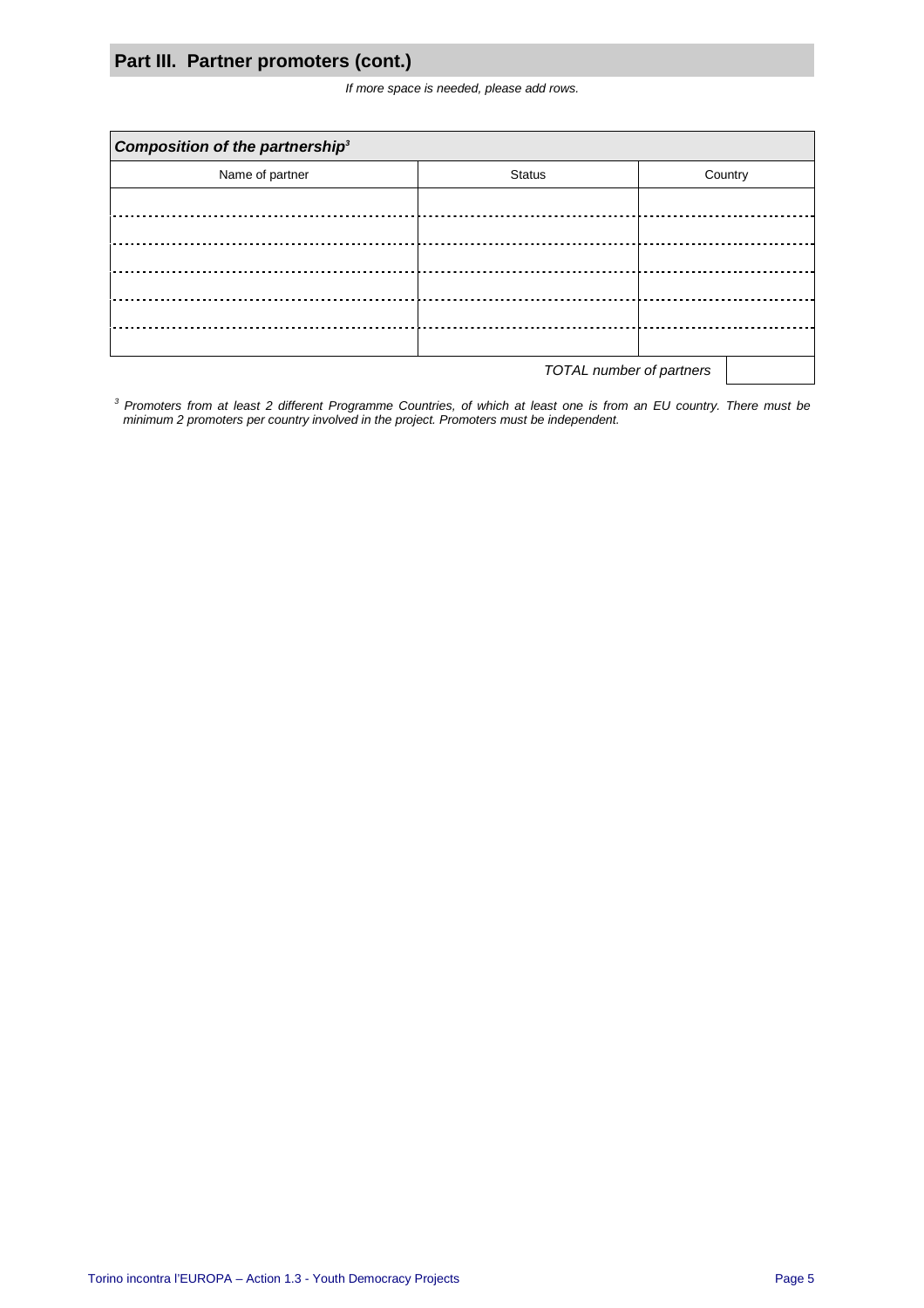## **Part IV. Participants in the project**

If more space is needed, please add rows.

### **A. Information on the YOUNG PEOPLE directly involved in the project**

Please give information about the composition of the group of young people by country of residence participating in the project.

| Country of residence | Total<br>number of           | Name of the promoter |   | Distribution by<br>gender |           | Distribution by age group <sup>5</sup> |       |       |
|----------------------|------------------------------|----------------------|---|---------------------------|-----------|----------------------------------------|-------|-------|
|                      | young<br>people <sup>4</sup> |                      | M | F                         | $13 - 14$ | $15 - 17$                              | 18-25 | 26-30 |
|                      |                              |                      |   |                           |           |                                        |       |       |
|                      |                              |                      |   |                           |           |                                        |       |       |
|                      |                              |                      |   |                           |           |                                        |       |       |
|                      |                              |                      |   |                           |           |                                        |       |       |
|                      |                              |                      |   |                           |           |                                        |       |       |
|                      |                              |                      |   |                           |           |                                        |       |       |
|                      |                              |                      |   |                           |           |                                        |       |       |
|                      |                              |                      |   |                           |           |                                        |       |       |
|                      |                              |                      |   |                           |           |                                        |       |       |
|                      |                              |                      |   |                           |           |                                        |       |       |
|                      |                              |                      |   |                           |           |                                        |       |       |
|                      |                              |                      |   |                           |           |                                        |       |       |

TOTAL of young participants

4 Minimum 16 young participants.

<sup>5</sup> Young people aged between 13 and 30 at the application deadline, and legally resident in a Programme Country, can participate in a Youth Democracy Project.

| B. Information on the other participants involved in the project                                                        |             |  |  |  |
|-------------------------------------------------------------------------------------------------------------------------|-------------|--|--|--|
| Does your project involve any decision-makers/experts? <sup>6</sup><br>If so, please specify their field of competence: | Yes<br>. No |  |  |  |
|                                                                                                                         |             |  |  |  |
|                                                                                                                         |             |  |  |  |
|                                                                                                                         |             |  |  |  |

 $6$  Policy-makers or experts in the youth policy field can be involved regardless of their age or geographical provenance.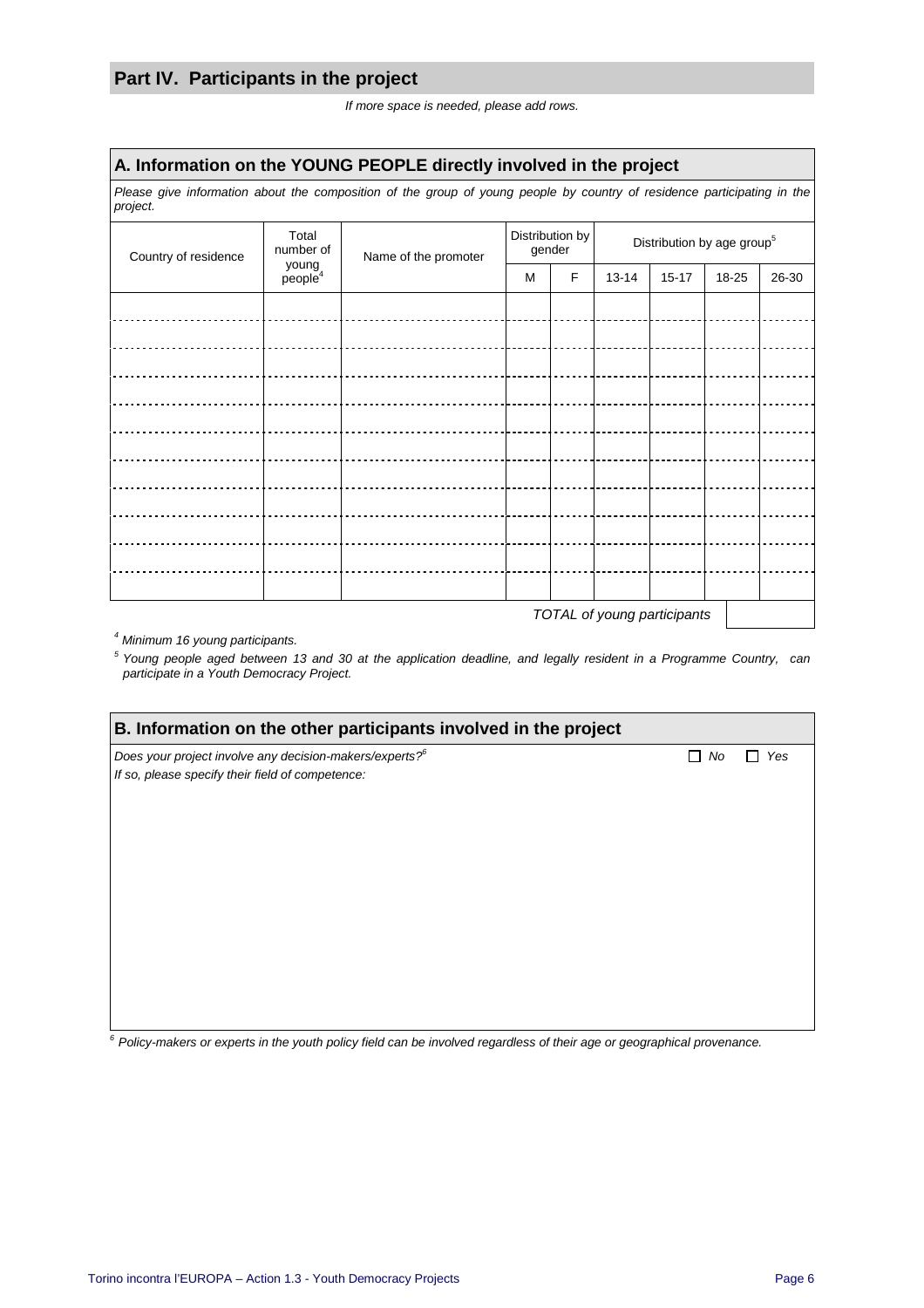### **Part V. Project description**

The points below are intended to serve as a guide for your description of the proposed activities. The information that is requested will be very important in the selection process, and later for the running of the project. For further information, please consult the Programme Guide, Part  $B -$ Action 1.3.

#### If more space is needed, please extend boxes.

#### **Objectives and priorities:**

Please explain the context, the origin and the objectives of your project and in which way it meets the objectives and the priorities of the Youth in Action Programme.

#### **Thematic concept:**

Please indicate if and how the thematic concept of your project focuses on:

- the participation of young people in mechanisms of representative democracy;
- allowing young people to experience the concepts and the practice of representative democracy and active citizenship;
- facilitating dialogue between young people and decision-makers at all levels (local, regional, national and European).

#### **Partnership and activities:**

Please indicate:

- how you found the other promoter(s), how you established an efficient partnership, and how the partner(s) will cooperate and be involved in the project,
- the activities foreseen throughout the project for its implementation, including preparatory and evaluation activities.

Please attach an estimated overview of the planned Activity.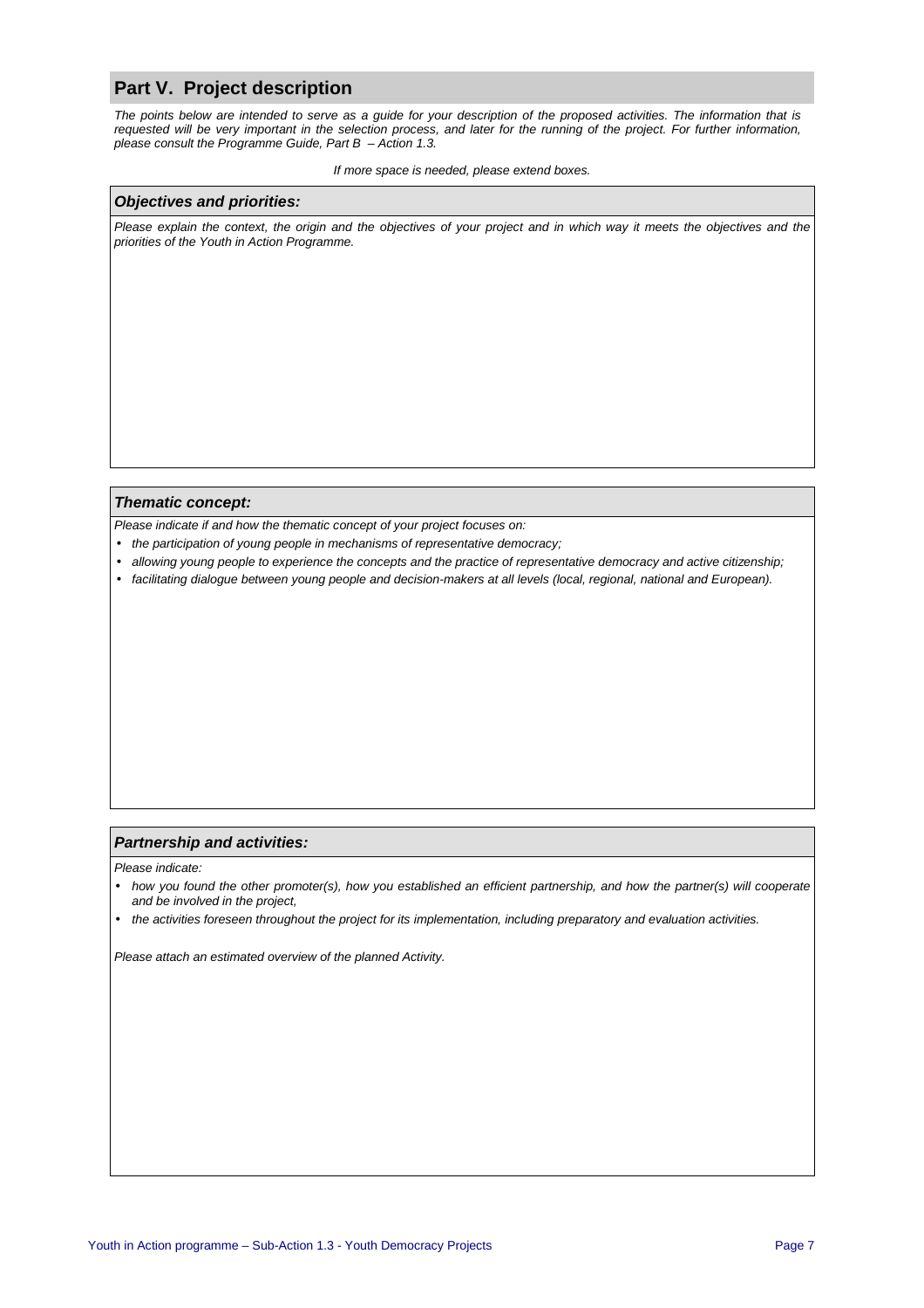#### **Protection and safety:**

Please describe how your project ensures the protection and safety of young people involved.

#### **Project's content and methodology:**

Please describe:

- how the theme reflects the interests and needs of participants,
- the working methods,
- how the planned activities and working methods will contribute to the process of non-formal learning and to the promotion of social and personal development of young people involved in the project,
- how the young people will be actively involved in each stage of the project.

#### **Intercultural dimension:**

Please indicate if and how your project reflects the following characteristics:

- the project increases young people's positive awareness of other cultures,
- the project supports dialogue and intercultural encounters with other young people from different backgrounds and cultures,
- the project helps to prevent and combat prejudice, racism and all attitudes leading to exclusion,
- the project develops sense of tolerance and understanding of diversity.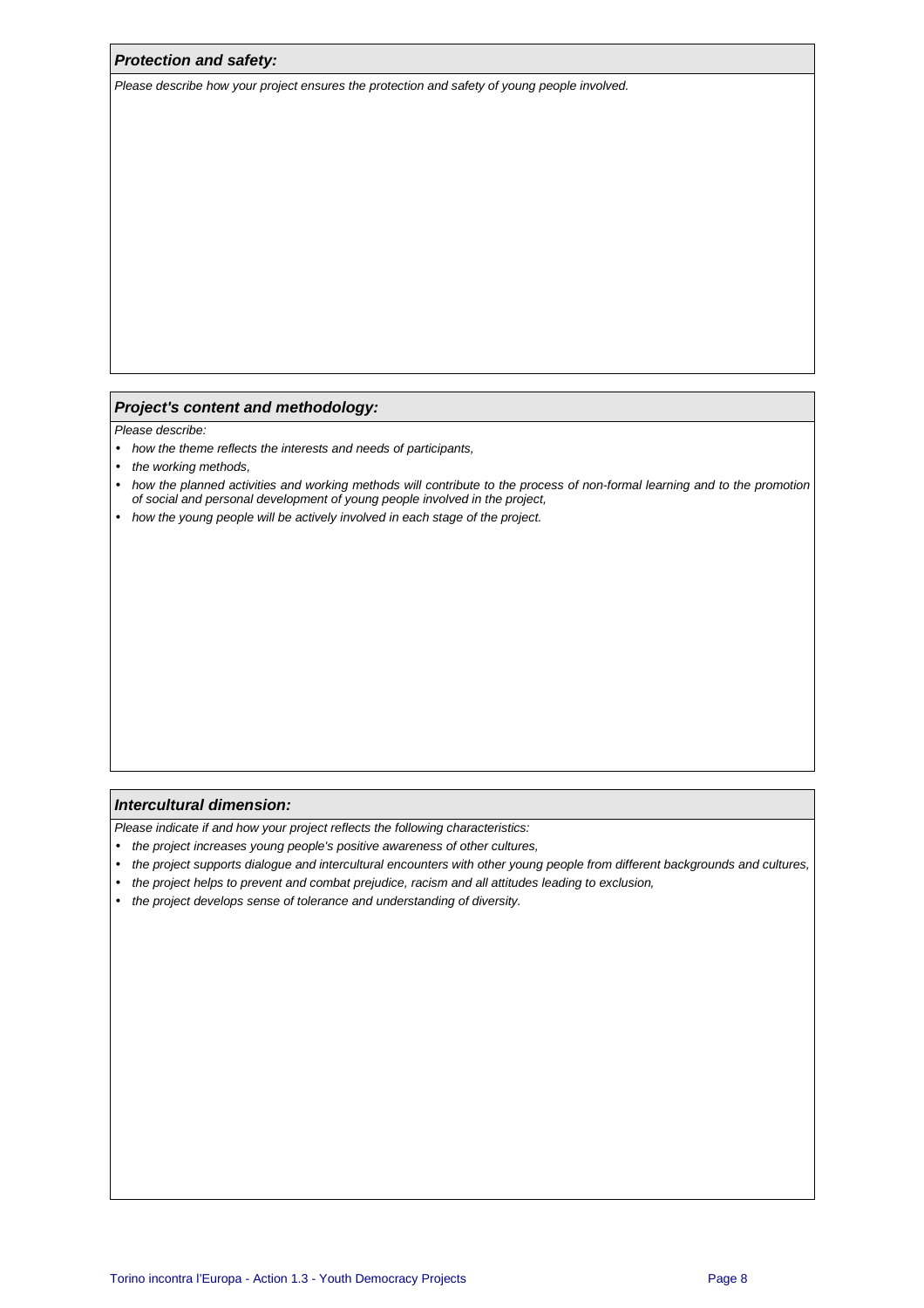| <b>European dimension:</b>                                                                                                                                                                  |
|---------------------------------------------------------------------------------------------------------------------------------------------------------------------------------------------|
| Please indicate if and how your project reflects the following characteristics; tick box(es) and then describe:                                                                             |
| the project fosters young people's sense of European citizenship and helps them to understand their role as part of the<br>$\mathbf{I}$<br>present and future of Europe;                    |
| the project reflects a common concern for European society, such as racism, xenophobia and anti-semitism, drug<br>abuse                                                                     |
| the project's theme is linked to EU topics, such as EU enlargement, the roles and activities of the European institutions,<br>$\perp$<br>the EU's action in matters affecting young people: |
| the project debates the founding principles of the EU, i.e. principles of liberty, democracy, respect for human rights and<br>$\Box$<br>fundamental freedoms, and the rule of law.          |
|                                                                                                                                                                                             |
|                                                                                                                                                                                             |
|                                                                                                                                                                                             |
|                                                                                                                                                                                             |
|                                                                                                                                                                                             |
|                                                                                                                                                                                             |
|                                                                                                                                                                                             |
|                                                                                                                                                                                             |
|                                                                                                                                                                                             |
| Impact, multiplying effect and follow-up:                                                                                                                                                   |

Please explain the expected impact on young participants and the local communities involved in the project and which measures are foreseen to attain this impact. In a long term perspective, please describe how you plan to achieve a multiplying effect and sustainable impact.

#### **Visibility:**

Apart from the compulsory use of the Logos, please describe:

- how you will ensure the visibility of the project;
- how your project will provide clear promotional added value for the project "Torino incontra l'Europa".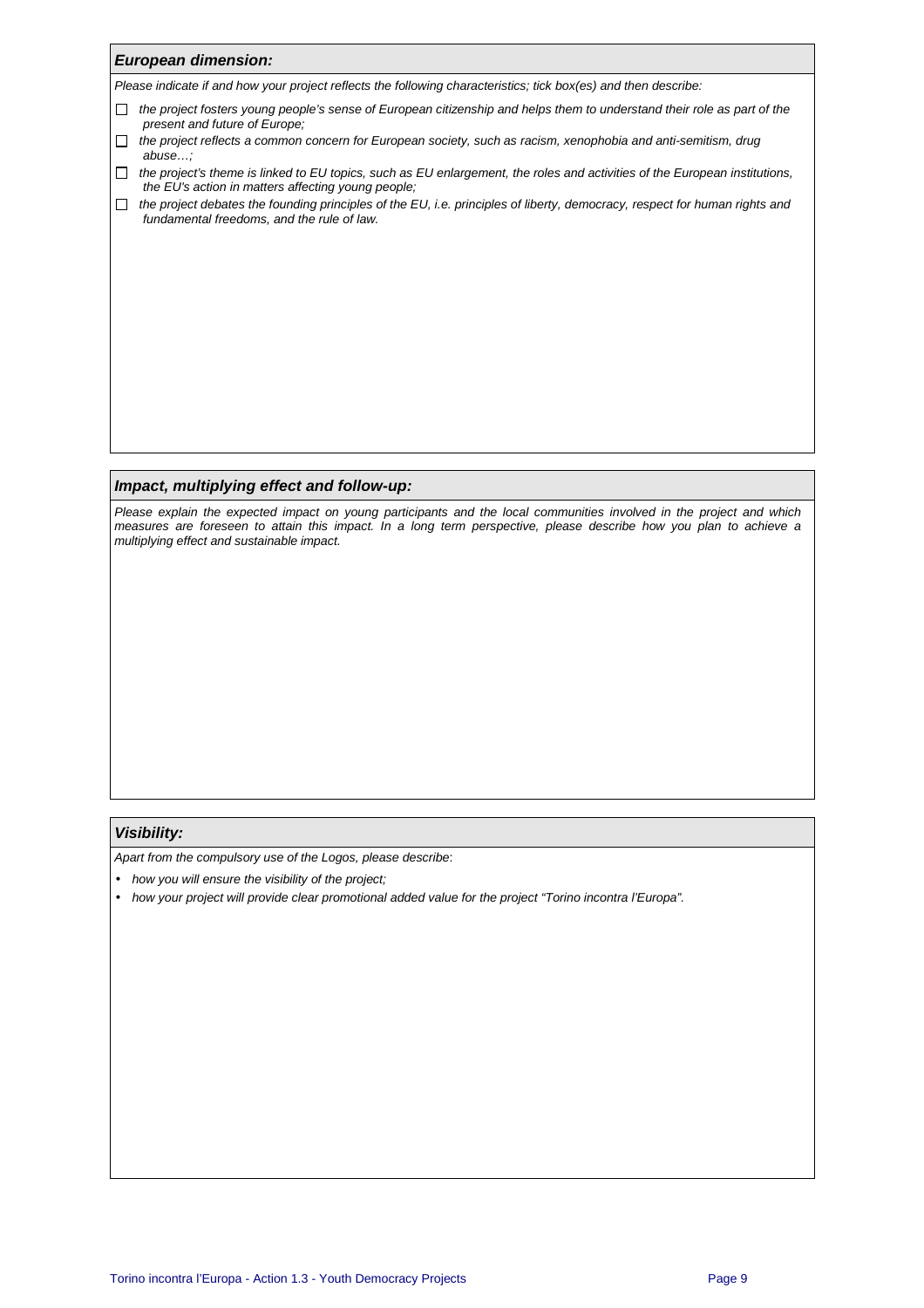| Dissemination and exploitation of results: |  |  |
|--------------------------------------------|--|--|
|--------------------------------------------|--|--|

Please give a detailed description of standard measures planned in view to disseminate and exploit the results of the project. (For inspiration, please see Part B. Action 1.3 'How to develop a good project?' of the Programme Guide).

Have you planned additional measures assuring dissemination and exploitation of project's results? Yes  $\Box$  No  $\Box$ If so, please describe them, give additional information on the target group and include a timetable of your planned activities.

### **Inclusion of young people with fewer opportunities:**

Does your project involve young people with fewer opportunities (facing situations that make their inclusion in society more difficult, see main situations/obstacles identified herebelow) and/or special needs (mobility problems, health care, etc.)? If so, please describe and motivate.

| Number of young people with fewer opportunities <b>directly involved</b> in the project (out of the total number of participants |  |
|----------------------------------------------------------------------------------------------------------------------------------|--|
| indicated in Part IV, Table A of this form):                                                                                     |  |

| Please tick the situation(s) they face: |                                |                        |
|-----------------------------------------|--------------------------------|------------------------|
| □ Social obstacles                      | Economic obstacles             | $\Box$ Disability      |
| $\Box$ Educational difficulties         | $\Box$ Cultural differences    | $\Box$ Health problems |
| $\Box$ Geographical obstacles           | $\Box$ Other – please specify: |                        |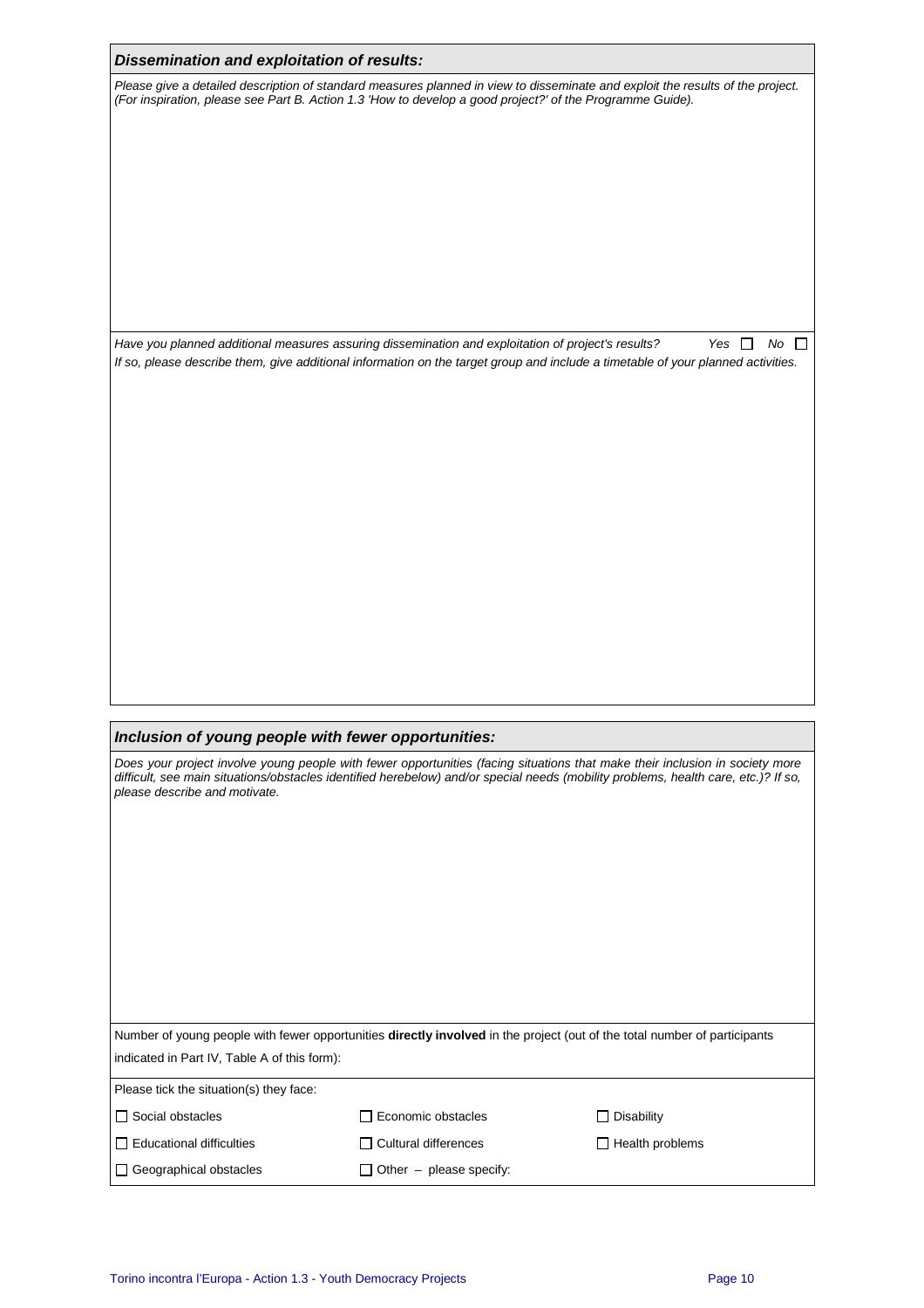# **Part VI. Budget ALL ITEMS IN**

For further information please consult the Programme Guide for the overview of funding rules. Please note that the National Agency may modify the amounts indicated in the grant request according to the funding rules of the Programme Guide.

# **A. Estimated costs**  Amount Accepted costs (to be filled in by the National Agency) **A.1. Direct cost**  1. Travel costs 2. Accommodation/food costs 3. Organisation of seminars, meetings, consultations, activities 4. Publication/translations/information costs 5. Dissemination and exploitation of results 6. Other costs directly linked to the implementation of the project **Sub-total A.2. Indirect costs** 7. Indirect costs (up to 7% of direct costs; i.e. budget items 1+2+3+4+5+6) **Total estimated costs (A.1 + A.2)**

| <b>B. Estimated income</b> |  |
|----------------------------|--|
|----------------------------|--|

|                                                                      | Amount | Accepted costs<br>(to be filled in by the<br>National Agency) |
|----------------------------------------------------------------------|--------|---------------------------------------------------------------|
| B.1. Grant                                                           |        |                                                               |
| 1. Contribution requested from the "Torino incontra l'Europa"        |        |                                                               |
| <b>B.2. Co-financing</b>                                             |        |                                                               |
| 2. Own resources (including partners)                                |        |                                                               |
| 3. National/regional/local public institutions                       |        |                                                               |
| 4. Private donors                                                    |        |                                                               |
| 5. Other Community funding for this project                          |        |                                                               |
| 6. Other contributions to this project (please specify each source): |        |                                                               |
|                                                                      |        |                                                               |
| Total estimated income $(B.1 + B.2)^{\circ}$                         |        |                                                               |

<sup>7</sup> 85% of total eligible costs can be requested from the municipality of Torino trough the project "Torino incontra l'Europa" (unless a lower % of grant is requested by the applicant). The maximum amount of the grant can not exceed  $\epsilon$  30 000.

 $8$  Please note that total estimated income should be equal to total estimated costs.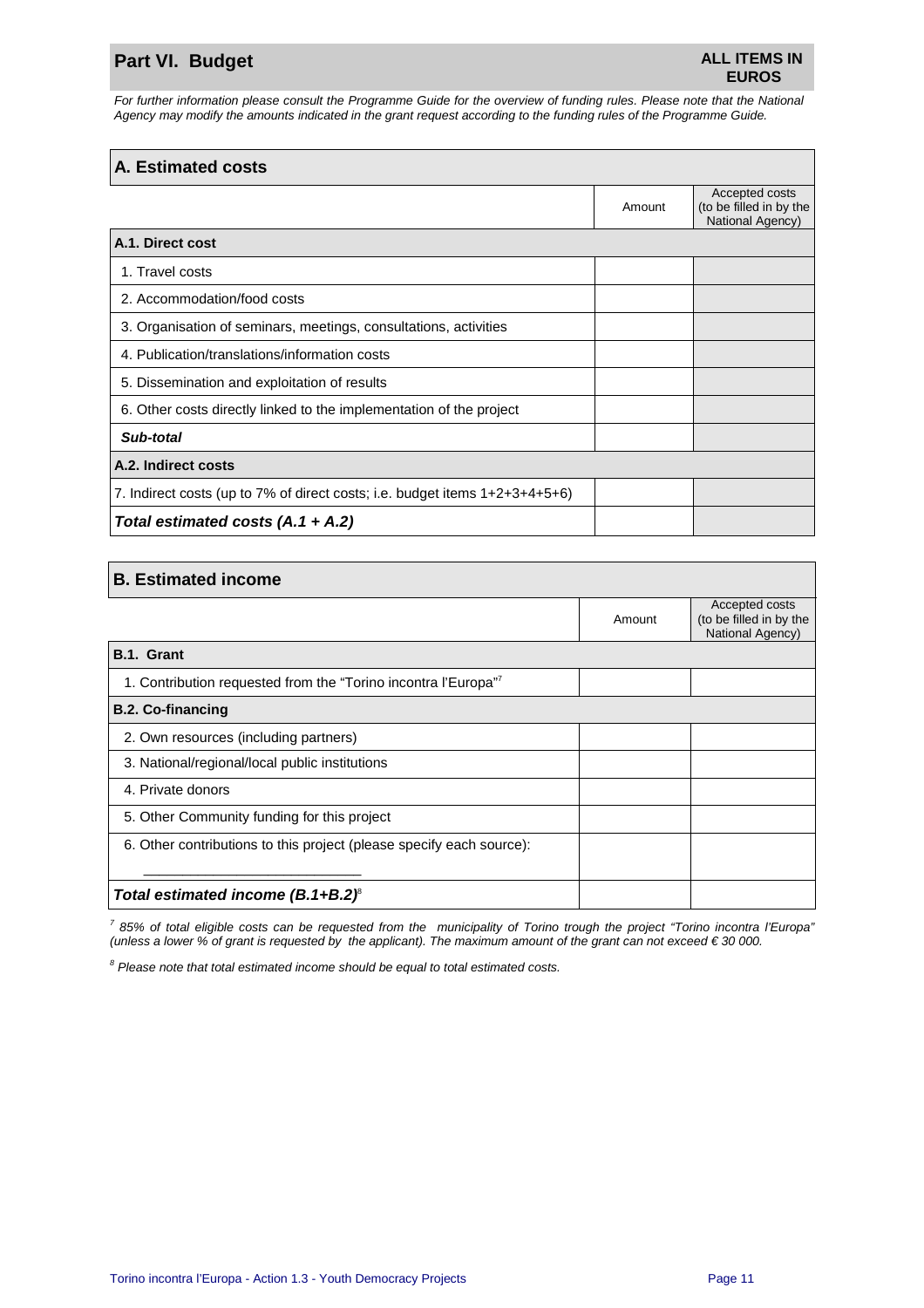# **C. Detailed calculation of grant request ALL ITEMS IN EUROS**

If more space is needed, please add rows.

| <b>Travel costs</b>                                                                                                                                                                                                                                                                |          |                      |      |    |                       |       |
|------------------------------------------------------------------------------------------------------------------------------------------------------------------------------------------------------------------------------------------------------------------------------------|----------|----------------------|------|----|-----------------------|-------|
| Please note: only cheapest means of transport/fares are subject to reimbursement. Also include the local transport. If<br>applicable, please separate clearly the different phases of your project (e.g. preparation, activity, follow-up, etc.) in the<br>"specification" column. |          |                      |      |    |                       |       |
| Specification                                                                                                                                                                                                                                                                      | Promoter | Number of<br>persons | From | To | Means<br>of transport | Costs |
|                                                                                                                                                                                                                                                                                    |          |                      |      |    |                       |       |
|                                                                                                                                                                                                                                                                                    |          |                      |      |    |                       |       |
|                                                                                                                                                                                                                                                                                    |          |                      |      |    |                       |       |
|                                                                                                                                                                                                                                                                                    |          |                      |      |    |                       |       |
| <b>TOTAL</b>                                                                                                                                                                                                                                                                       |          |                      |      |    |                       |       |
|                                                                                                                                                                                                                                                                                    |          |                      |      |    |                       |       |

| Accommodation/food costs                                                                                                                                                                                          |                   |                |              |       |  |
|-------------------------------------------------------------------------------------------------------------------------------------------------------------------------------------------------------------------|-------------------|----------------|--------------|-------|--|
| Please estimate the costs for accommodation and food. If applicable, please separate clearly the different phases of your<br>project (e.g. preparation, activity, follow-up, etc.) in the "specification" column. |                   |                |              |       |  |
| Specification                                                                                                                                                                                                     | Number of persons | Number of days | Cost per day | Costs |  |
|                                                                                                                                                                                                                   |                   |                |              |       |  |
|                                                                                                                                                                                                                   |                   |                |              |       |  |
|                                                                                                                                                                                                                   |                   |                |              |       |  |
|                                                                                                                                                                                                                   |                   |                |              |       |  |
|                                                                                                                                                                                                                   |                   |                | <b>TOTAL</b> |       |  |

| Organisation of seminars, meetings, consultations, activities                                                                                               |                |              |       |  |  |
|-------------------------------------------------------------------------------------------------------------------------------------------------------------|----------------|--------------|-------|--|--|
| If applicable, please separate clearly the different phases of your project (e.g. preparation, activity, follow-up, etc.) in the<br>"specification" column. |                |              |       |  |  |
| a) Rental costs (rooms, equipment, etc.)                                                                                                                    |                |              |       |  |  |
| Specification                                                                                                                                               | Number of days | Cost per day | Costs |  |  |
|                                                                                                                                                             |                |              |       |  |  |
|                                                                                                                                                             |                |              |       |  |  |
|                                                                                                                                                             |                |              |       |  |  |
|                                                                                                                                                             |                |              |       |  |  |
| Subtotal                                                                                                                                                    |                |              |       |  |  |

| b) Interpreting costs (including travel, accommodation and fees) |                        |                |              |       |  |  |
|------------------------------------------------------------------|------------------------|----------------|--------------|-------|--|--|
| Language from/to                                                 | Number of interpreters | Number of days | Cost per day | Costs |  |  |
|                                                                  |                        |                |              |       |  |  |
|                                                                  |                        |                |              |       |  |  |
|                                                                  |                        |                |              |       |  |  |
|                                                                  |                        |                |              |       |  |  |
|                                                                  |                        |                |              |       |  |  |
|                                                                  |                        |                |              |       |  |  |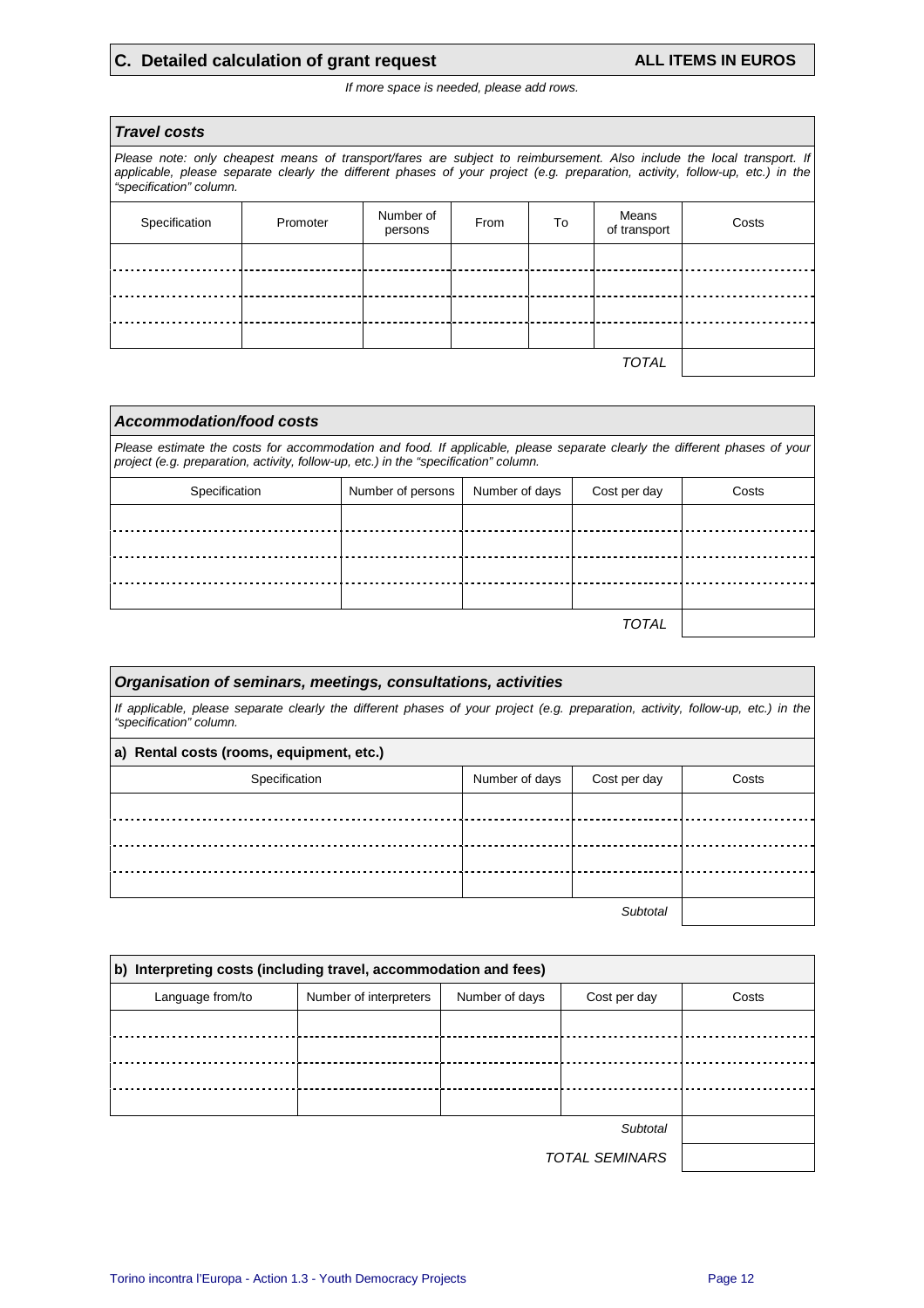| <b>Publication/translations/information costs</b>                                 |       |  |  |
|-----------------------------------------------------------------------------------|-------|--|--|
| Please estimate the costs for production and translation of information material. |       |  |  |
| Specification                                                                     | Costs |  |  |
|                                                                                   |       |  |  |
|                                                                                   |       |  |  |
|                                                                                   |       |  |  |
|                                                                                   |       |  |  |
| TOTAL                                                                             |       |  |  |

| <b>Dissemination and exploitation of results</b>                         |       |  |  |
|--------------------------------------------------------------------------|-------|--|--|
| Please estimate the costs for dissemination and exploitation of results. |       |  |  |
| Specification                                                            | Costs |  |  |
|                                                                          |       |  |  |
|                                                                          |       |  |  |
|                                                                          |       |  |  |
|                                                                          |       |  |  |
| <b>TOTAL</b>                                                             |       |  |  |

| Other costs directly linked to the implementation of the project                  |       |
|-----------------------------------------------------------------------------------|-------|
| Please specify other costs directly linked to the implementation of this project. |       |
| Specification                                                                     | Costs |
|                                                                                   |       |
|                                                                                   |       |
|                                                                                   |       |
|                                                                                   |       |
| TOTAI                                                                             |       |

| <b>Indirect costs</b>                                         |       |
|---------------------------------------------------------------|-------|
| Please specify other costs indirectly linked to this project. |       |
| Specification                                                 | Costs |
|                                                               |       |
|                                                               |       |
|                                                               |       |
|                                                               |       |
| <b>TOTAL</b>                                                  |       |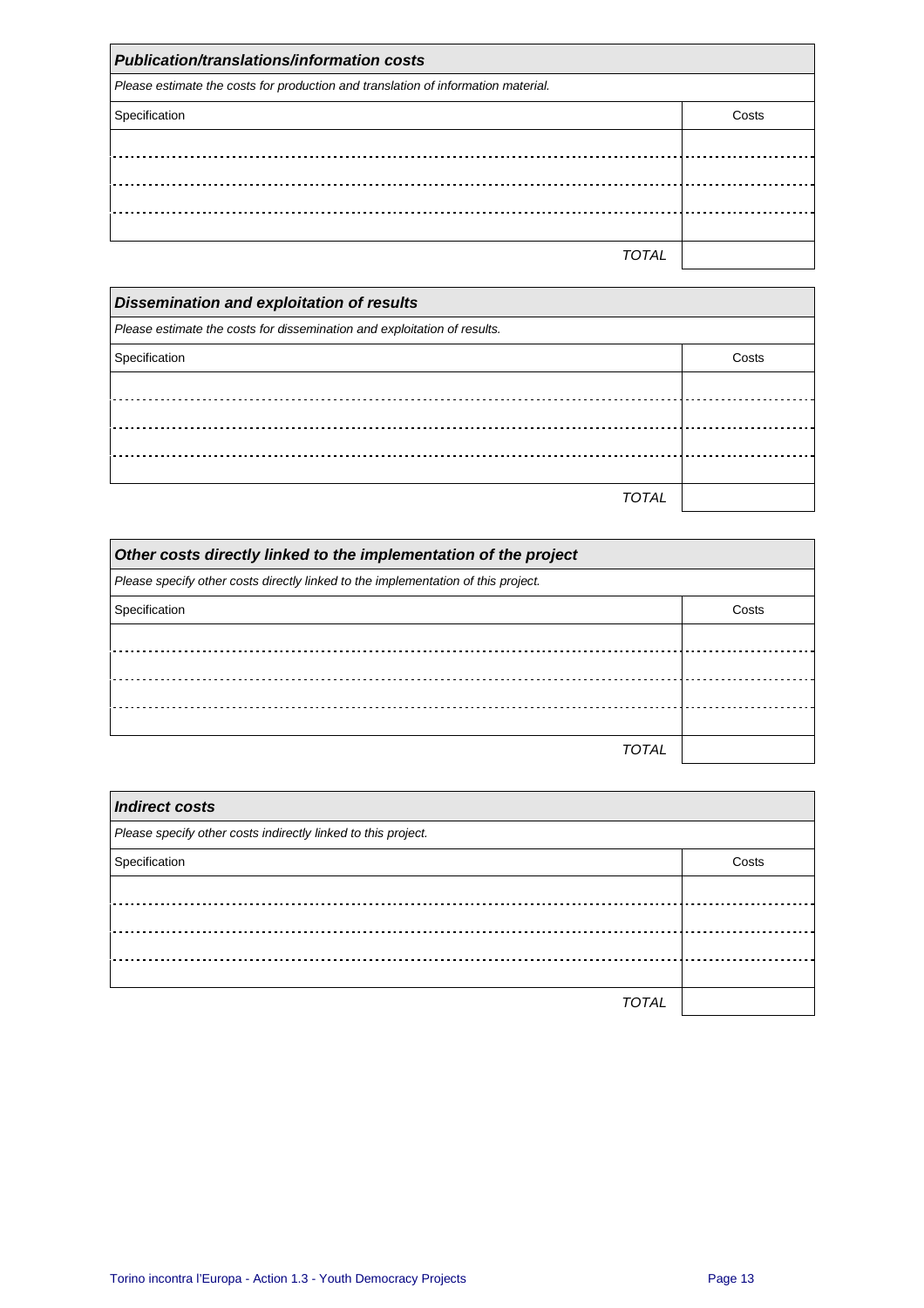# **Part VII. Bank details**

Please fill in the details needed for the payment to reach the account of the applicant.

| A. Account details |         |
|--------------------|---------|
| Account holder     |         |
| Address            |         |
| Postcode           | City    |
| Region             | Country |

| <b>Contact</b>      |            |
|---------------------|------------|
| Family name (Ms/Mr) | First name |
| Email               |            |
| Telephone           | Telefax    |

| <b>B.</b> Bank details    |         |  |
|---------------------------|---------|--|
| Bank name                 |         |  |
| <b>Branch address</b>     |         |  |
|                           |         |  |
| Postcode                  | City    |  |
| Region                    | Country |  |
| Account number            |         |  |
| IBAN (if applicable)      |         |  |
| BIC (if applicable)       |         |  |
| Sort Code (if applicable) |         |  |

# **Remarks**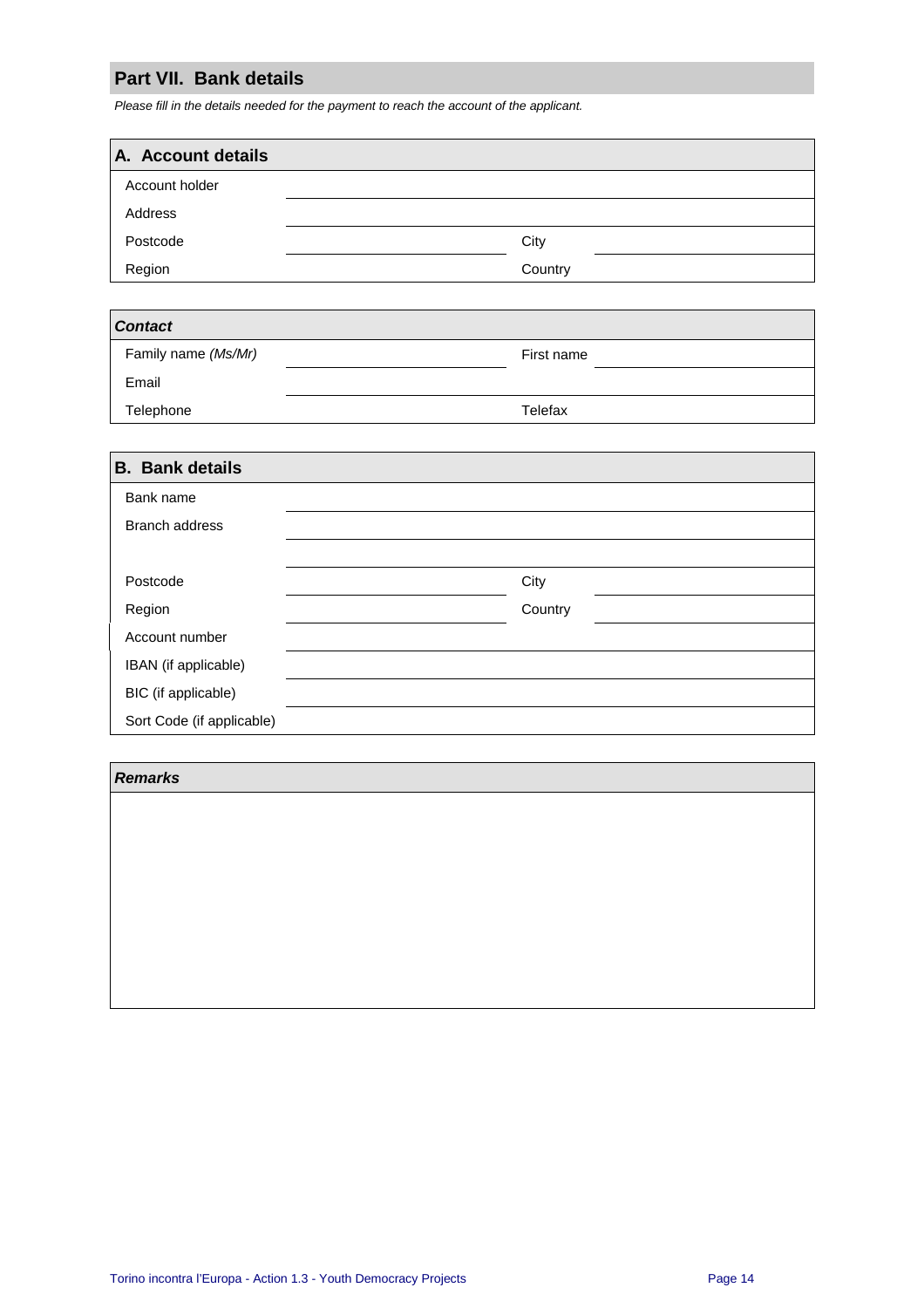## **Part VIII. Signature of the legal representative**

The applicant undertakes to inform the National Agency of all changes affecting the activities as described in this form.

 All personal data collected for the purpose of this project shall be processed in accordance with national rules on the protection of individuals with regard to the processing of personal data by the Municipality of Torino and by the Italian National Agency.

Data subjects may, on written request, gain access to their personal data. They should address any questions regarding the processing of their personal data to the Agency in charge of the management of their application.

The applicant undertakes to inform the promoters and participants in its project on the provisions and practices regarding data protection applied under the project "Torino incontra l'Europa".

#### **Applicant**

Name:

#### **Legal representative**

| Name in capital letters: |  |  |  |  |
|--------------------------|--|--|--|--|
|--------------------------|--|--|--|--|

Date:

Place: Signature: Signature: Signature: Signature: Signature: Signature: Signature: Signature: Signature: Signature: Signature: Signature: Signature: Signature: Signature: Signature: Signature: Signature: Signature: Signat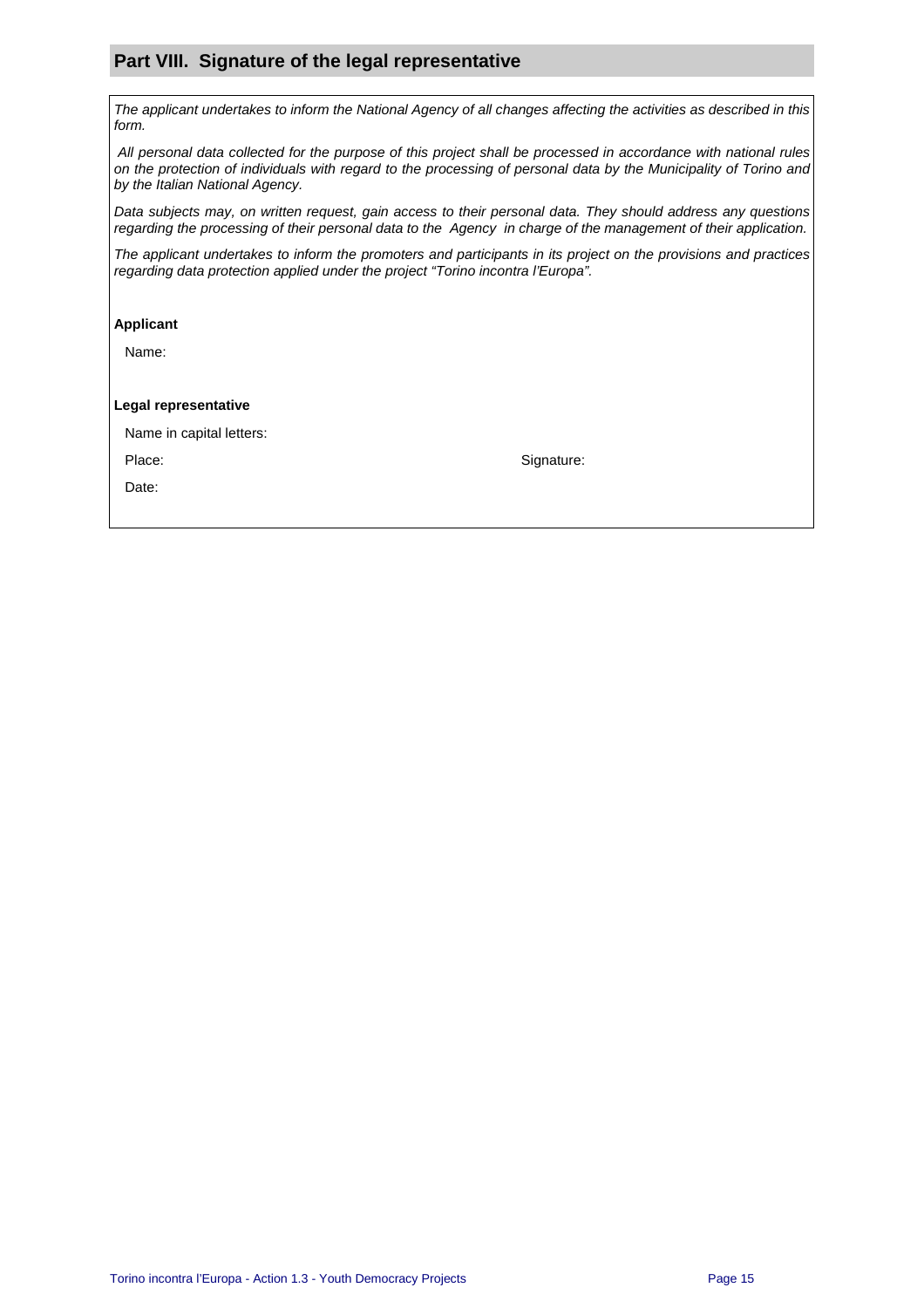### **Part IX. Declaration on honour**

To be completed by the person authorised to enter into legally binding commitments on behalf of the applicant.

I, the undersigned, hereby request a grant from the the Municipality of Torino in the framework of the project "Torino incontra l'Europa" of EUR …………… to implement the action covered by this grant application.

I certify that all information contained in this application, including project description, is correct to the best of my knowledge and am aware of the content of the annexes to the application form.

I confirm that my organisation/group has the financial and operational capacity to complete the proposed project.

I confirm that my organisation/group has taken the appropriate measures to ensure the protection and safety of participants involved in the project.

I take note that under the provisions of the national rules applicable to the grants, may not be awarded to applicants who are in any of the following situations:

(a) if they are bankrupt or being wound up, are having their affairs administered by the courts, have entered into an arrangement with creditors, have suspended business activities, are the subject of proceedings concerning those matters, or are in any analogous situation arising from a similar procedure provided for in national legislation or regulations;

(b) if they have been convicted of an offence concerning their professional conduct by a judgment which has the force of res judicata;

(c) if they have been guilty of grave professional misconduct proven by any means which the contracting authority can justify;

(d) if they have not fulfilled obligations relating to the payment of social security contributions or the payment of taxes in accordance with the legal provisions of the country in which they are established or with those of the country of the contracting authority or those of the country where the contract is to be performed;

(e) if they have been the subject of a judgment which has the force of res judicata for fraud, corruption, involvement in a criminal organisation or any other illegal activity detrimental to the national or local financial interests;

(f) if following another procurement procedure or grant award procedure financed by the Municipality of Torino, they have been declared to be in serious breach of contract for failure to comply with their contractual obligations;

(g) if, on the date of the grant award procedure, they are subject to a conflict of interest;

(h) if, on the date of the grant award procedure, they are guilty of misrepresentation in supplying the information required by the contracting authority as a condition of participation in the grant award procedure or fail to supply this information.

I confirm that neither I nor the organisation/group for which I am acting as legal representative are in any of the situations described above, and I'm aware that the penalties set out in the financial national rules may be applied in the case of a false declaration.

In the event that my grant application is successful, I authorise the Agency to publish on its internet site or in any other appropriate medium:

- The name and address of the beneficiary of the grant;
- The subject of the grant;
- The amount awarded and the rate of funding of the costs of the approved work programme.

By signing this application form, I accept all the conditions set out in the Youth in Action Programme Guide published on the website of the Italian National Agency.

Place: Place: Place: Place: Place: Place: Place: Place: Place: Place: Place: Place: Place: Place: Place: Place: Place: Place: Place: Place: Place: Place: Place: Place: Place: Place: Place: Place: Place: Place: Place: Place

Name in capital letters:

Position/function:

Signature: Stamp of the applicant (if available):